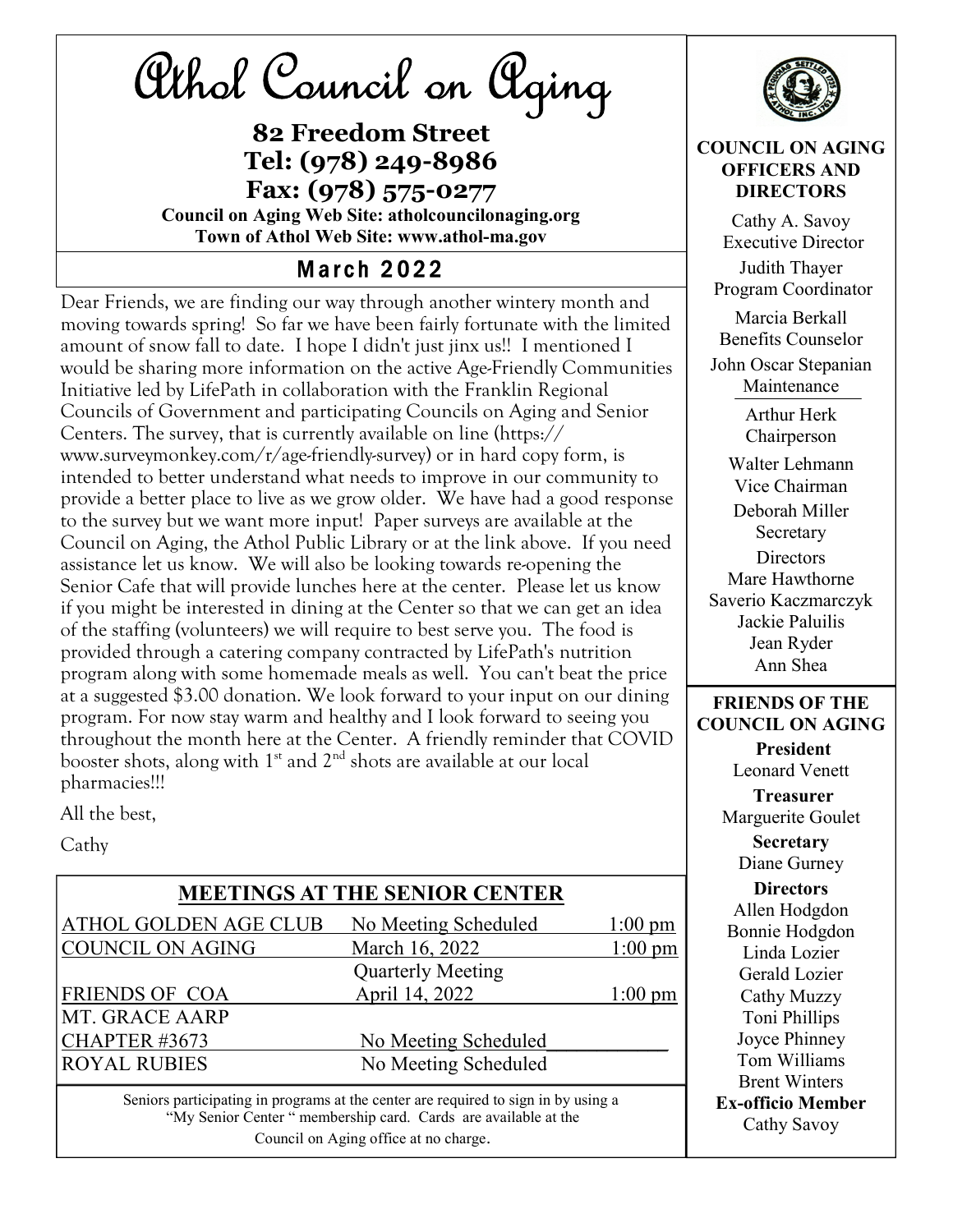# PROGRAMS



#### FOOT SCREENING March 29, 2022

 Appointments are required, Call the Athol Council on Aging at 978-249-8986 for more information and to make an appointment.

Enjoy reading books and making puzzles at the Senior Center or take home and return them.

### "YOGA FOR SENIORS"

 With Instructor Debra Bergeron Thursdays 10:30—11:30 am Enjoy the benefits of Yoga whether you are able to get on and off the floor or need to stay seated in a chair.

#### MOVIE AND POPCORN At the Senior Center February 24, 2022 1:00 pm



"Here Today"

 Starring: Billy Crystal and Tiffany Haddish Veteran comedy writer Charlie Burnz forms an unlikely yet hilarious and touching friendship with New York lounge singer Emma Payge. Emma unexpectedly wins a lunch with the comedy legend, but their relationship gets off to an extremely rocky start. Before long, each finds in the other a sort of soul mate, forging a deep bond that kicks the generation gap aside and redefines the meaning of friendship, love and trust.

Movie Rating PG-13 1 hour 57 Minutes Rating: PG-13 1 Hour 57 Minutes

MAHJONG WEDNESDAYS 12:30—3:00 pm

PAINTING CLASSES MONDAY 12:30-2;30

## CARD PLAYING AT THE SENIOR CENTER

| <b>CRIBBAGE</b> | Mondays $\sim 12:00 \text{ pm}$ |          |
|-----------------|---------------------------------|----------|
| <b>RED ACES</b> | Tuesdays - 10:00 am             |          |
| PITCH           | Tuesdays -                      | 10:00 am |
| <b>BRIDGE</b>   | Thursdays $-12:00 \text{ pm}$   |          |



#### BLOOD PRESSURE AND HEALTH COUNSELING AT THE SENIOR CENTER

March 16, 2022 11:00 am—12:00 Noon BOOKS AND PUZZLES For more information call 978-249-8986.

## BROWN BAG

March 16, 2022 11:00 - 11:45 PM Distribution of the Brown Bag is the 3rd Wednesday of each month.

#### HANDYMAN MINOR HOME REPAIR

Limited services in your home by a qualified



person. The homeowner is responsible for any materials needed to be purchased for the project. There is no charge for the labor provided. Applicants must be 60

years of age or more and meet all program qualifications.

For more information call the

Athol Council on Aging at 978-249-8986. The Handyman program is sponsored by the Athol Council on Aging, LifePath, Inc. and Title III Older Americans Act. Title III applicants and recipients may file a grievance with the Corporation (LifePath Inc., 101 Munson Street, Suite 201, Greenfield Ma. 01301) within twenty-one (21) days.

## WOODCARVING CLASSES

Wednesdays 12:00—2:00 pm

BINGO Projected Date—To Be Determined

SENIOR CENTER'S QUILTING BEE Wednesdays—9:00 am - 12:00 pm

#### NEED HELP UNDERSTANDING YOUR CELL PHONE OR TABLET ???

Help is available at the Senior Center with Julia on Mondays, 1:00 - 2:00 pm

## FITNESS CLASSES Every Tuesday and Thursday

9:00 am at the Senior Center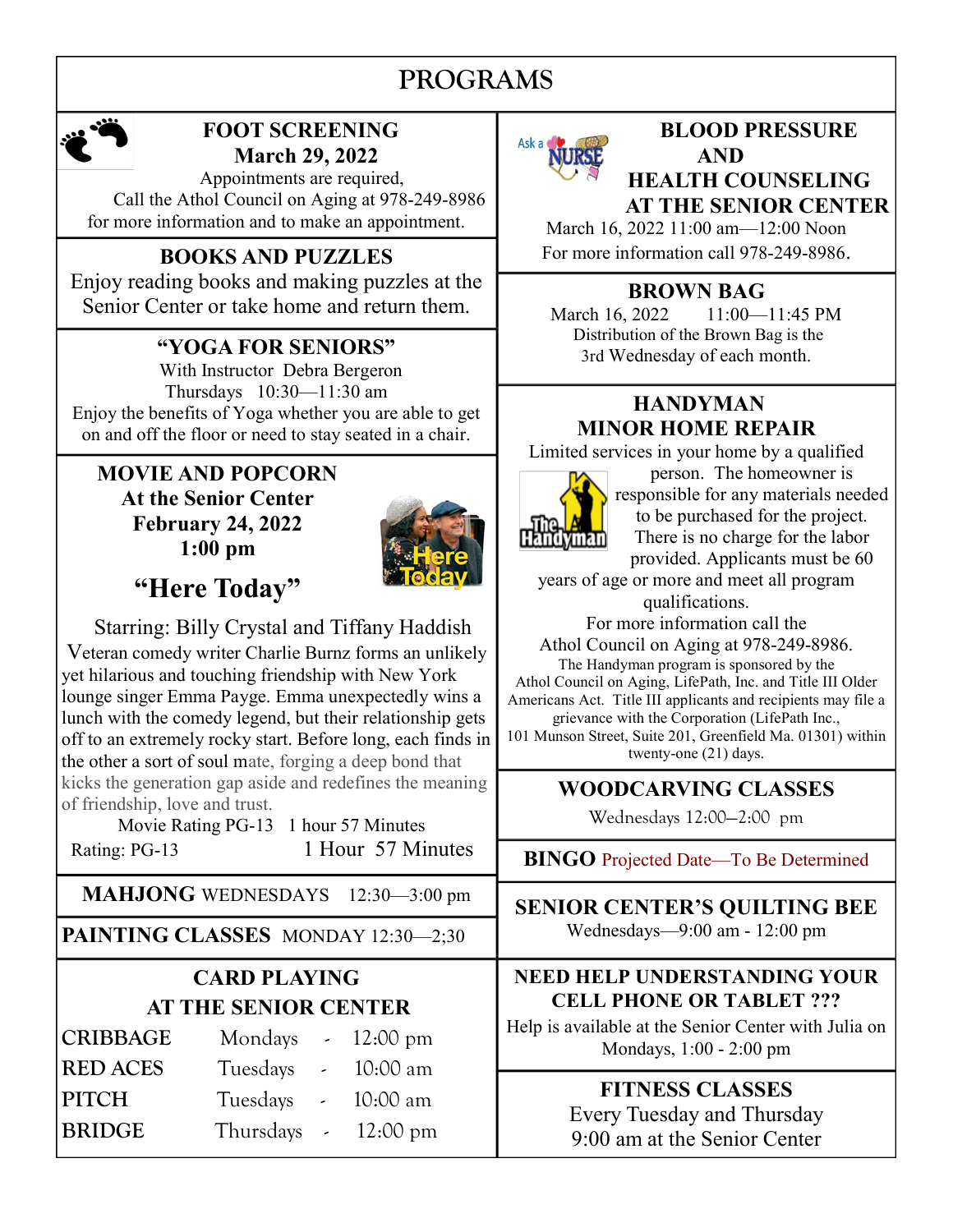| <b>SENIOR TRANSPORTATION</b>                                                                                                                                                                                                                                                                                                                                                                                                                                                                                                                                                                                                                                         | <b>SENIOR MOMENTS</b>                                                                                                                                                                                                                                                                                                                                                                                                                                                                                                                                                                                                                                                                                                                                                                                                         |  |
|----------------------------------------------------------------------------------------------------------------------------------------------------------------------------------------------------------------------------------------------------------------------------------------------------------------------------------------------------------------------------------------------------------------------------------------------------------------------------------------------------------------------------------------------------------------------------------------------------------------------------------------------------------------------|-------------------------------------------------------------------------------------------------------------------------------------------------------------------------------------------------------------------------------------------------------------------------------------------------------------------------------------------------------------------------------------------------------------------------------------------------------------------------------------------------------------------------------------------------------------------------------------------------------------------------------------------------------------------------------------------------------------------------------------------------------------------------------------------------------------------------------|--|
| <b>Council on Aging transportation</b> is for Athol<br>Senior Residents to transport between Athol and<br>Orange. Shopping Centers, Physicians Offices,<br>Athol Hospital, Work, etc.<br>Fee: .50 each way<br>Reservations: At least 2 days ahead to schedule your<br>ride. Rides are scheduled on a first come first serve<br>basis. Contact MART in Athol at 978-575-9966                                                                                                                                                                                                                                                                                          | <b>YOU KNOW</b><br>YOU'RE READY TO RETIRE WHEN<br>1. You remember where your office is, but<br>not exactly what you do there.<br>2. It's less embarrassing to carry your<br>dog's pooper scooper than your briefcase.<br>3. You've been drinking the office coffee<br>so long you think it actually tastes good.<br>4. Spreading sheets sounds more<br>appealing than a spreadsheet.<br>5. A "nice little fling at the office" means<br>you hit the wastebasket with a wad of<br>paper.<br>6. The office stockboy is younger than<br>your grandkids.<br>7. You can't remember when it was that<br>they offered you an early retirement<br>package, but you're pretty sure Reagan<br>was president then.<br>8. The candles on your birthday cake set<br>off the office smoke alarm.<br>9. Your computer screensaver is a scene |  |
| <b>TRANSPORTATION WITH MART</b><br>(Montachusett Regional Transit Authority)<br>MRTA is closed on Saturday and Sunday.<br><b>Fixed Route Transportation operates every</b><br>Monday through Friday between Athol and<br>Orange from Market Basket to Orange<br>Innovation Center (covering Route 2A.)<br><b>Connecting Fixed Route Options from Athol</b><br>Hannaford to Wachusett Station and North<br>Station are available.<br><b>Contact Mart</b> at 800-922-5636 for more<br>information, fees, and schedule. Or go to<br>http://www.martus/mart<br><b>MONTACHUSETT VETERANS</b><br>Van Transportation for Veterans<br>For more information call 978-632-9601 |                                                                                                                                                                                                                                                                                                                                                                                                                                                                                                                                                                                                                                                                                                                                                                                                                               |  |
| <b>FRIENDS OF THE COUNCIL ON AGING</b><br><b>MEMBERSHIP DRIVE</b><br>Join the Friends and support the Athol Senior Center.<br>Your annual dues of \$10.00 will help provide<br>continuous funding for programs and services, as<br>well as facility upgrades. Local seniors deserve a<br>center to be proud of. Your membership donation<br>will help us continue that pride. Membership forms<br>can be picked up at the Senior Center.<br>Bonnie Hodgdon<br>Membership Chairman<br>Friends of the Council on Aging                                                                                                                                                 | from Green Acres - so you can daydream<br>about that farm you always wanted.<br>10. The "girls at the office" really do seem<br>like girls.<br>11 You're not sure how to work the fax<br>machine, and have no idea what a<br>scanner is.<br>12. In the middle of your retirement party<br>you want to lie down and take a nap.<br>13. You keep referring to the TV remote<br>as the "turner-upper."                                                                                                                                                                                                                                                                                                                                                                                                                           |  |



## ARIES March 21—April 19

Strengths: Courageous, Determined, Honest Weakness: Impatient, Possessive

 Color: Bright Red Numbers: 7-17-21 Lucky Day: Tuesday Birthstone: Ruby

First things first, don't get surprised to see a slow start of 2022., especially the first quarter. You may have to carry some baggage from the past. You may achieve your goals with a lot of hard work and patience. But you've got to protect your finances. We suggest that you avoid changes in your budget during the first quarter as it is not a favorable time for a spending.